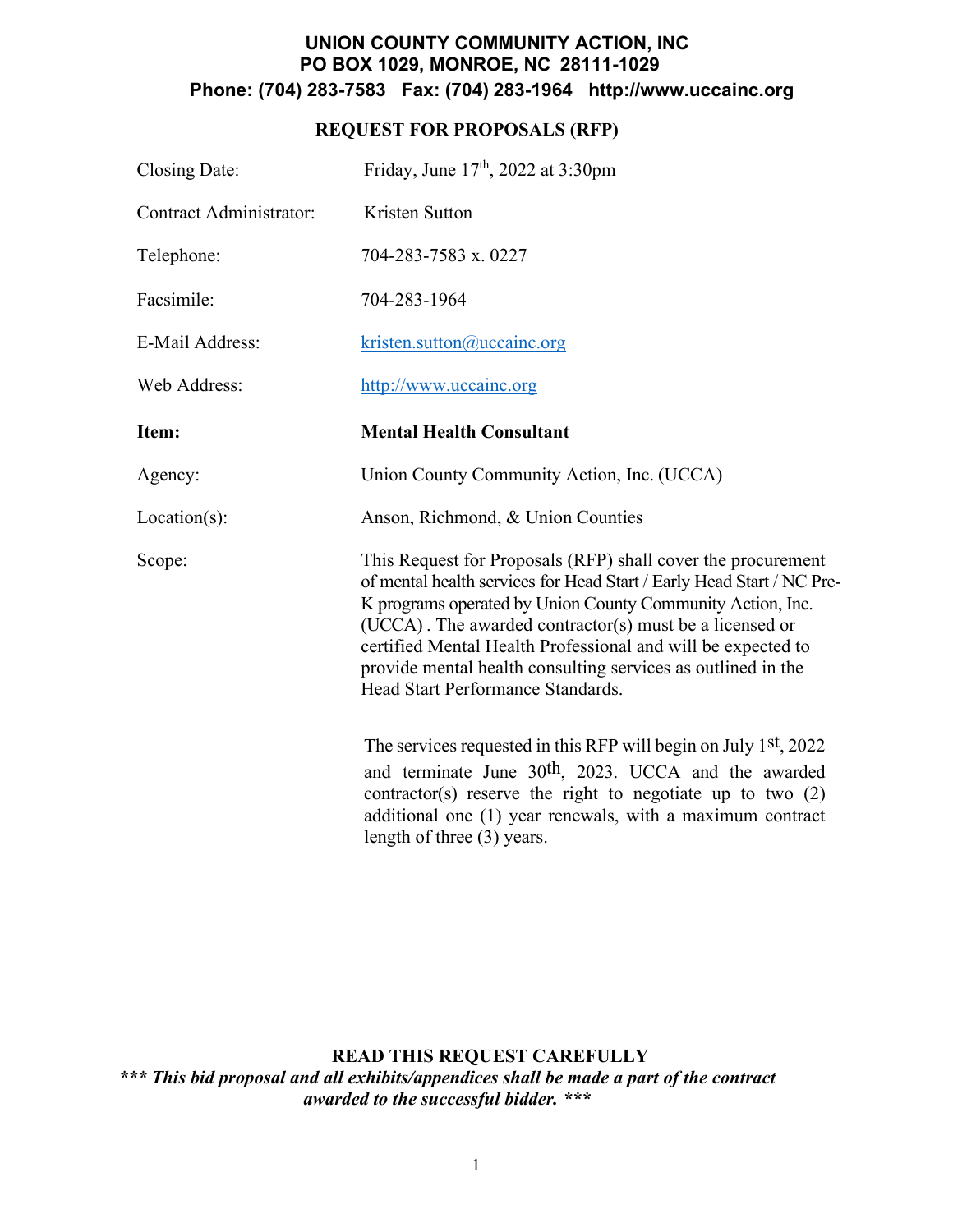### **SIGNATURE SHEET**

| Item:         | Mental Health Consultant RFP        |  |
|---------------|-------------------------------------|--|
| Agency:       | Union County Community Action, Inc. |  |
| Closing Date: | 3:30 pm, Friday, June $17th$ , 2022 |  |

We submit a proposal to furnish requirements in accordance with the specifications listed herein. I hereby certify that I (we) do not have any substantial conflict of interest sufficient to influence the bidding process on this bid. A conflict of substantial interest is one which a reasonable person would think would compromise the open competitive bid process. I (we) further certify that the entity represented in this submitted proposal is not barred from receiving federal, state, or local funds.

Legal Name of Person or Entity Represented:

| Telephone:                                              | Fax:  |
|---------------------------------------------------------|-------|
| Email:                                                  |       |
| Mailing Address:                                        |       |
| Physical Address:                                       |       |
| City, State, Zip:                                       |       |
| Social Security/Federal Employer Identification Number: |       |
| <b>DUNS Number:</b>                                     |       |
| Signature of Authorized Representative:                 | Date: |
| Typed or Printed Name of Signature:                     |       |
| Title:                                                  |       |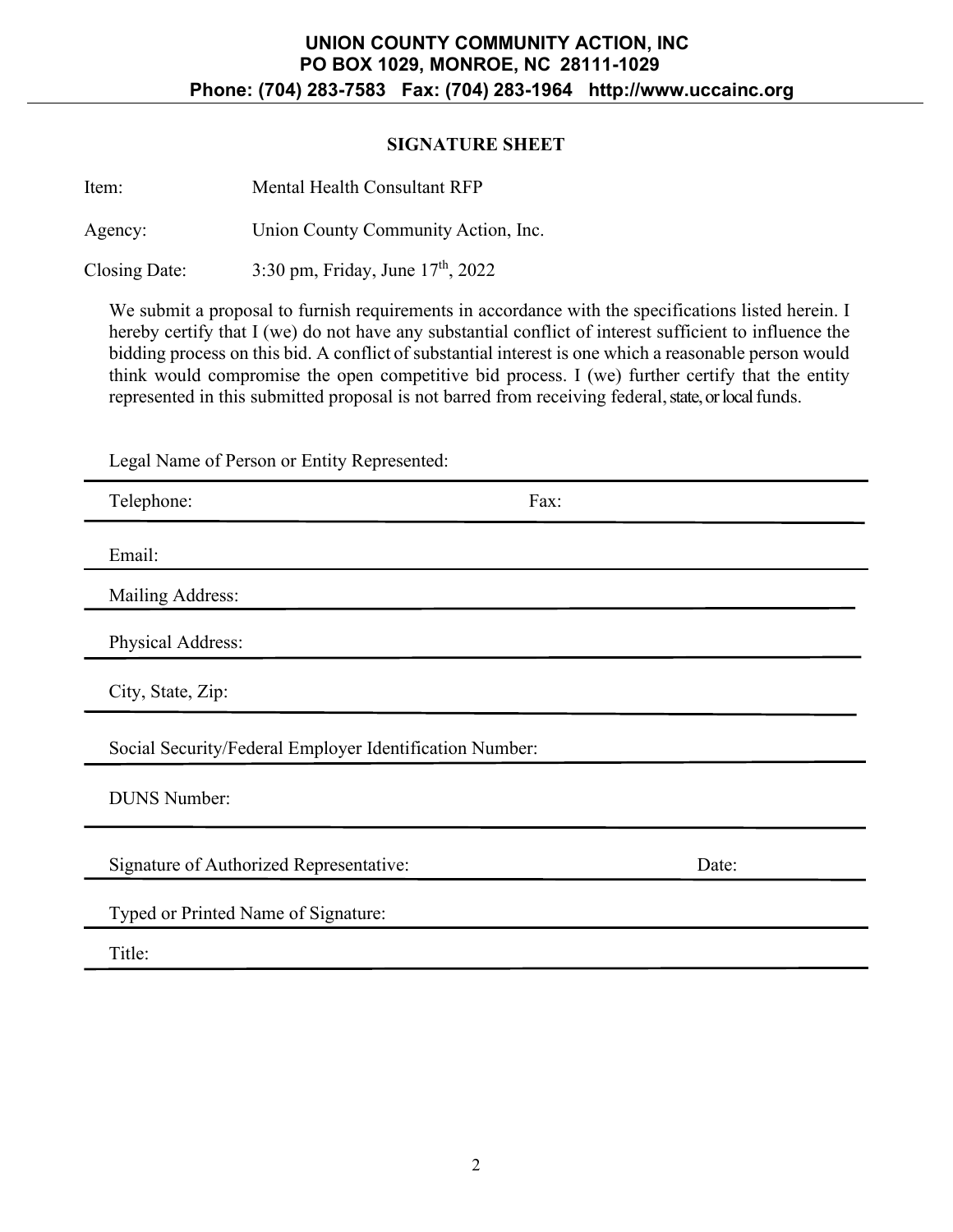# **SECTION I GENERAL INFORMATION**

### **1.1 Purpose**

UCCA is seeking **a licensed or certified Mental Health Professional** to provide consulting services for UCCA's Head Start, Early Head Start, and NC Pre-K programs as outlined in the Head Start Performance Standards. Section III of this RFP contains additional details on the services expected of the awarded contractor.

### **1.2 Agency Overview**

Union County Community Action, Inc. (UCCA) is a private, non-profit corporation structured to administer federal, state, and private grants to provide services to low-income families. UCCA has been determined to be exempt from federal income tax under section 501 (c) (3) of the Internal Revenue Code. UCCA is governed by a 15-member, volunteer Board of Directors. The administrative office is located at 1401-H West Roosevelt Boulevard, Monroe, North Carolina.

UCCA operates four primary grant funded programs through the US Department of Health and Human Services, the Administration for Children and Families, the NC Department of Health and Human Services, and the division of Social Services Office of Economic Opportunity. These programs include: Head Start, Early Head Start, North Carolina Pre-Kindergarten, Community Services Block Grant.

### **1.3 Bid Submission**

Qualified mental health professionals are invited to submit proposals by mail, hand delivery, or email to UCCA by 3:30 pm on Friday, June 17<sup>th</sup>, 2022. It is the sole responsibility of the Bidder to ensure all proposals are received by the closing date and time; **late proposals will not be considered.**

Proposals must be addressed as follows:

**Mail** Attn: Mental Health Consultant RFP Union County Community Action, Inc. PO Box 1029 Monroe, NC 28111

**Hand Delivered**

Attn: Mental Health Consultant RFP Union County Community Action, Inc. 1401 W. Roosevelt Blvd., Suite H Monroe, NC 2811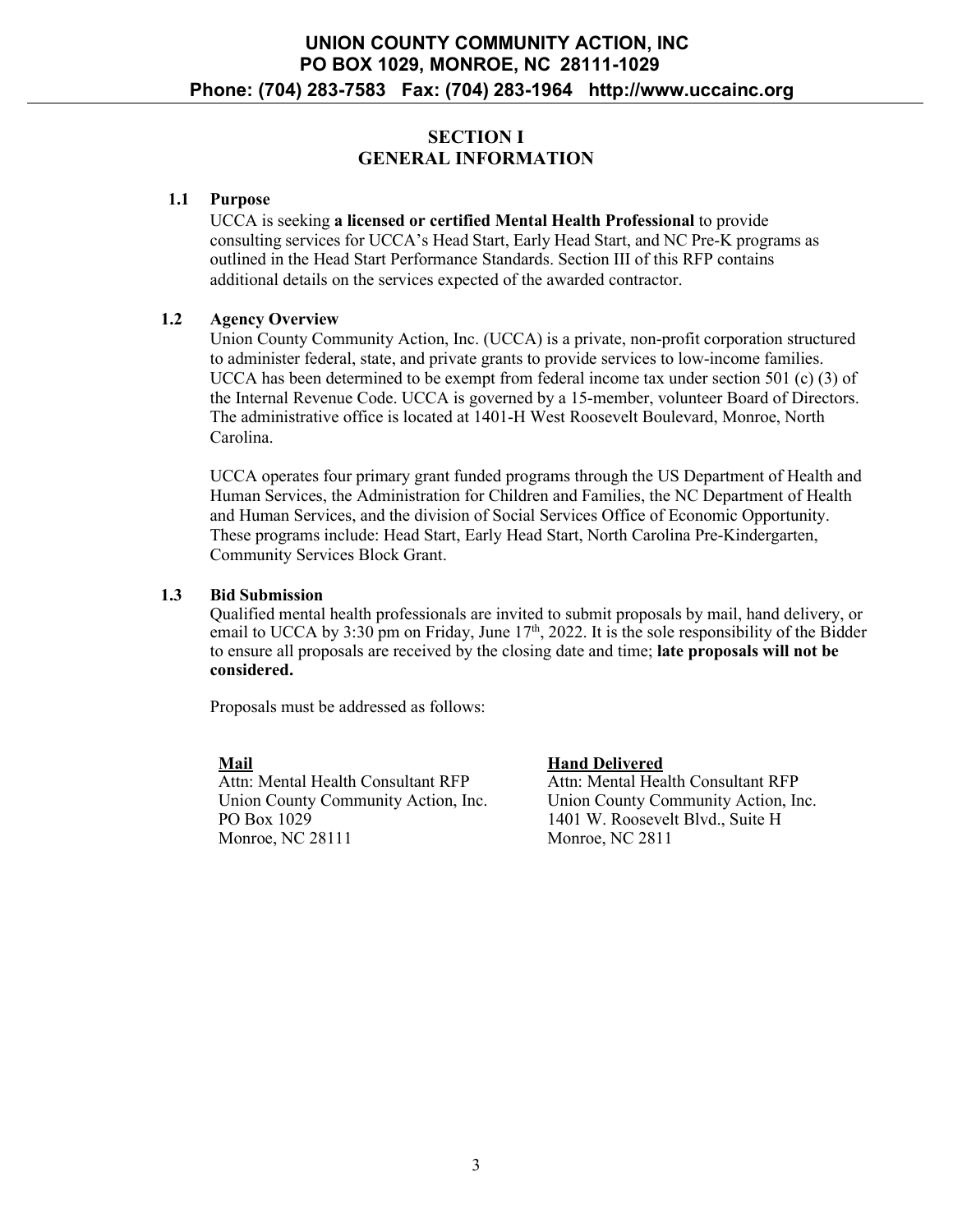## **SECTION II CONDITIONS TO BIDDING**

- **2.1 Inquiries:** All inquiries regarding this request shall be submitted via email to Kristen Sutton, Contract Administrator, at [kristen.sutton@uccainc.org.](mailto:kristen.sutton@uccainc.org)
- **2.2 Cost of Preparing Bids:** All costs associated with the preparation of this bid, including the costs of determining the nature of the engagement, preparing the bid, submitting the bid, negotiating for the contract and any other costs associated with responding to this Request for Proposal are the sole responsibility of the Bidder and UCCA will not reimburse any costs incurred in preparation of this proposal. All responses will become the property of UCCA once submitted in response to this RFP.
- **2.3 Advertising:** In submitting a proposal to UCCA, the Bidder agrees not to use the results of their proposal as apart of any commercial advertising without prior approval of UCCA.
- **2.4 Confidentiality:** In submitting a proposal the Bidder agrees not to discuss or otherwise reveal the contents of the proposal to any outside source until after the award. Bidders not in compliance with this provision may be excluded from the proposal. Only discussion authorized by UCCA is exempt from this provision.
- **2.5 Acceptance or Rejection:** UCCA reserves the right to accept or reject any or all bids, part of a bid; to waive any informalities or technicalities; clarify any ambiguities in bids; modify any criteria in the FRP; and unless otherwise specified, to accept any item in a bid.
- **2.6 Negotiation:** UCCA reserves the right to negotiate with potential Bidders to acquire the appropriate services for UCCA's needs.
- **2.7 Debarment/Suspension from Federal Funds:** All Bidders providing a proposal in response to this RFP certify that the entity represented is not debarred from federal contracts and thus ineligible to receive federal dollars as compensation for work completed in relation to the services included in theRFP.
- **2.8 Evaluation of Bids:** The Bid award shall be made in the best interest of UCCA, as determined by UCCA. Considerations are focused toward, but not limited to:
	- 2.8.1 **Technical Proposal**: Bidders must carefully review Section III Scope of Services and provide a list of the services, and the area(s) bid, with the proposal submission. Bids will be evaluated based on the ability of the Bidder to provide the desired services listed under Section III. Bidders must detail the services bid and the area(s) bid according to the instructions listed in Section IV of this RFP.
	- 2.8.2 **Pricing Proposal:** Bidders must provide an hourly rate for the services bid in the Technical Proposal (see Items 2.8.1 and 4.1). The hourly rate must be all inclusive of all expenses associated with, or incurred as a result of, the services bid. In evaluation of pricing, UCCA will compare the hourly rate of all proposals submitted in response to this RFP.
	- 2.8.3 **Licensure:** Proposals must contain copies of licensure and / or certification for *all*  individuals who will provide Mental Health services.
	- 2.8.4 **Insurance:** The Bidder must maintain up-to-date North Carolina LPC insurance and all other insurance necessary to cover all work related to this RFP and the subsequent contract.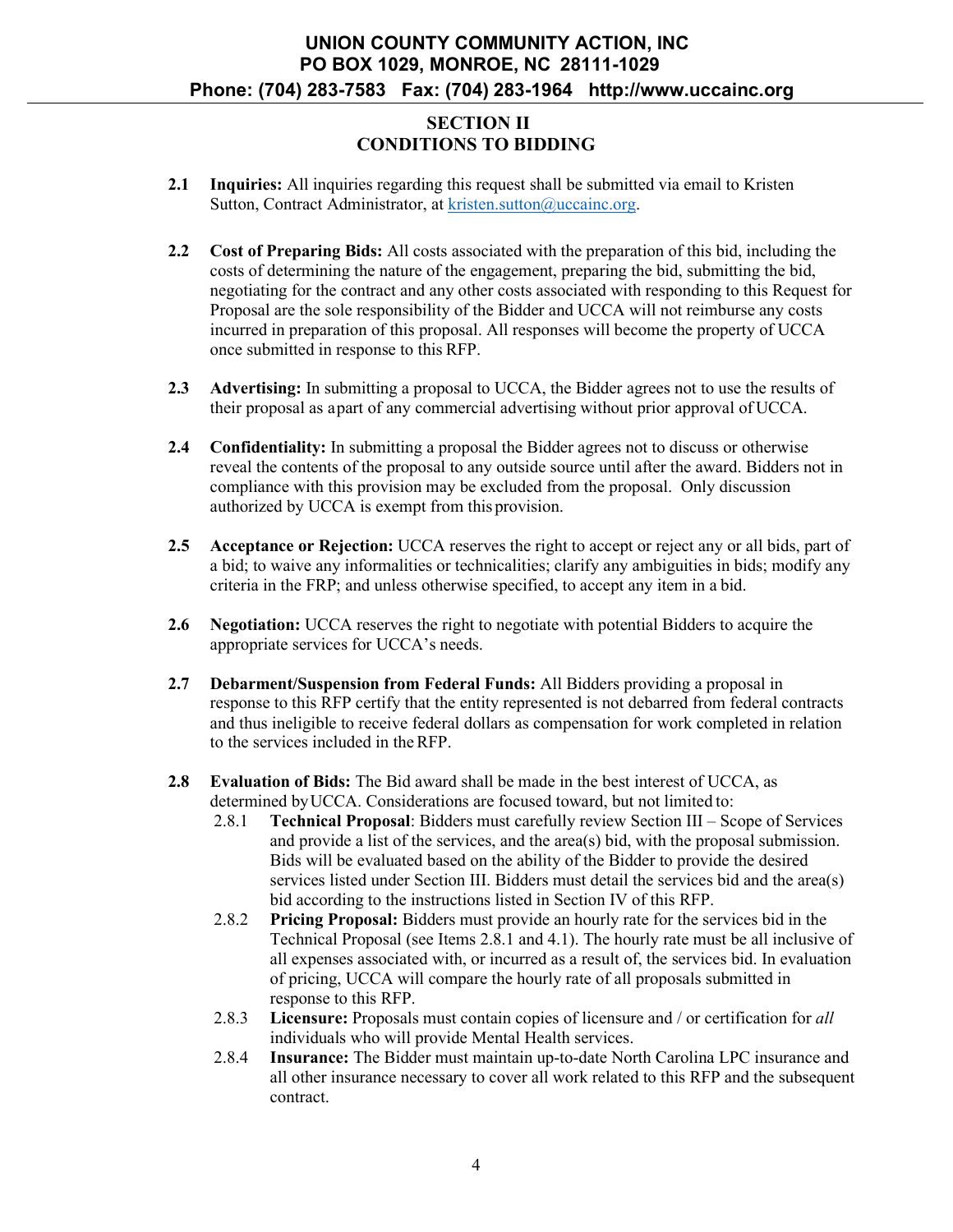- 2.8.5 **References:** Bidder must provide a *minimum* of three professional references, two of which must be former customers/ clients. References *will* be checked during proposal review.
- 2.8.6 **Experience:** The awarded Bidder must have at least three (3) years of experience providing mental health services to young children and their families. A resume must be included to provide detailed information on the Bidder's experience.
- 2.8.7 **Background Check:** The Bidder, along with any individuals performing work related to this RFP, will be required to consent to and pass a criminal background check.
- 2.8.8 **Adequacy and Completeness**: The submitted bid packet *must* contain a completed Signature Sheet (page 2), Certification Sheet (page 12), and the information requested in **Section 4** of thisRFP.
- 2.8.9 **Compliance with Terms and Conditions**: The Contractor must review all terms and conditions set forth in this RFP and must certify the ability to meet those terms and conditions.
- **2.9 Review Process:** UCCA may, at its discretion, request meetings with any or all Bidders to clarify or negotiate modifications to the Bidders' proposals. Answers to any questions submitted to one Bidder will be furnished in writing to all Bidders. UCCA reserves the right to make an award without further discussion of the proposals submitted; therefore, proposals should be initially submitted on the most favorable term, from both technical and price standpoints, which the Bidder can propose.
- **2.10 Notification of Award:** It is expected a decision selecting the successful Bidder will be made within thirty (30) days after the closing date for receipt of proposals. Upon conclusion of final negotiations with the successful Bidder, all Bidders submitting proposals in response to this RFP will be informed in writing whether they have been selected.
- **2.11 Contractual Obligation(s):** This RFP, including the terms and conditions set forth within, will be considered a contractual agreement between UCCA and the awarded Contractor(s) once the successful proposal is offered by UCCA, and accepted by the awarded Contractor(s). At the discretion of UCCA, the awarded Contract(s) may be required to enter an additional contractual agreement for the services proposed in this RFP.
- **2.12 Funding Regulations:** Union County Community Action, Inc. is required to adhere to all regulations set forth by our funding agencies. Specifically, Head Start Program Performance Standards (HSPPS) and regulations set by the North Carolina Division of Child Development and Early Education (NC DCDEE). All Contractors and subcontractors performing services related to this RFP shall adhere to the regulations set forth by UCCA funding agencies and will be accountable for any infractions which result from noncompliance.
- **2.13 General Indemnity:** The Contractor shall save and hold harmless, pay on behalf of, protect, defend, indemnify UCCA, and assume entire responsibility and liability for losses, expenses, demands and claims in connection with or arising out of any injury, or alleged injury (including death) to any person, or damage, or alleged damage, to property of or others sustained or alleged to have been sustained in connection with or to have arisen out of or resulting from the performance or the intended performance of any work/service, outlined or resulting from this agreement, by the Contractor or their employees, including losses, expenses or damages sustained by officials (including the Executive Director, the Board of Directors, as well as employees) from any and all such losses, expenses, damages, demands and claims. The Contractor further agrees to defend any suit or action brought against officials (as outlined above) based on any such alleged injury or damage and to pay all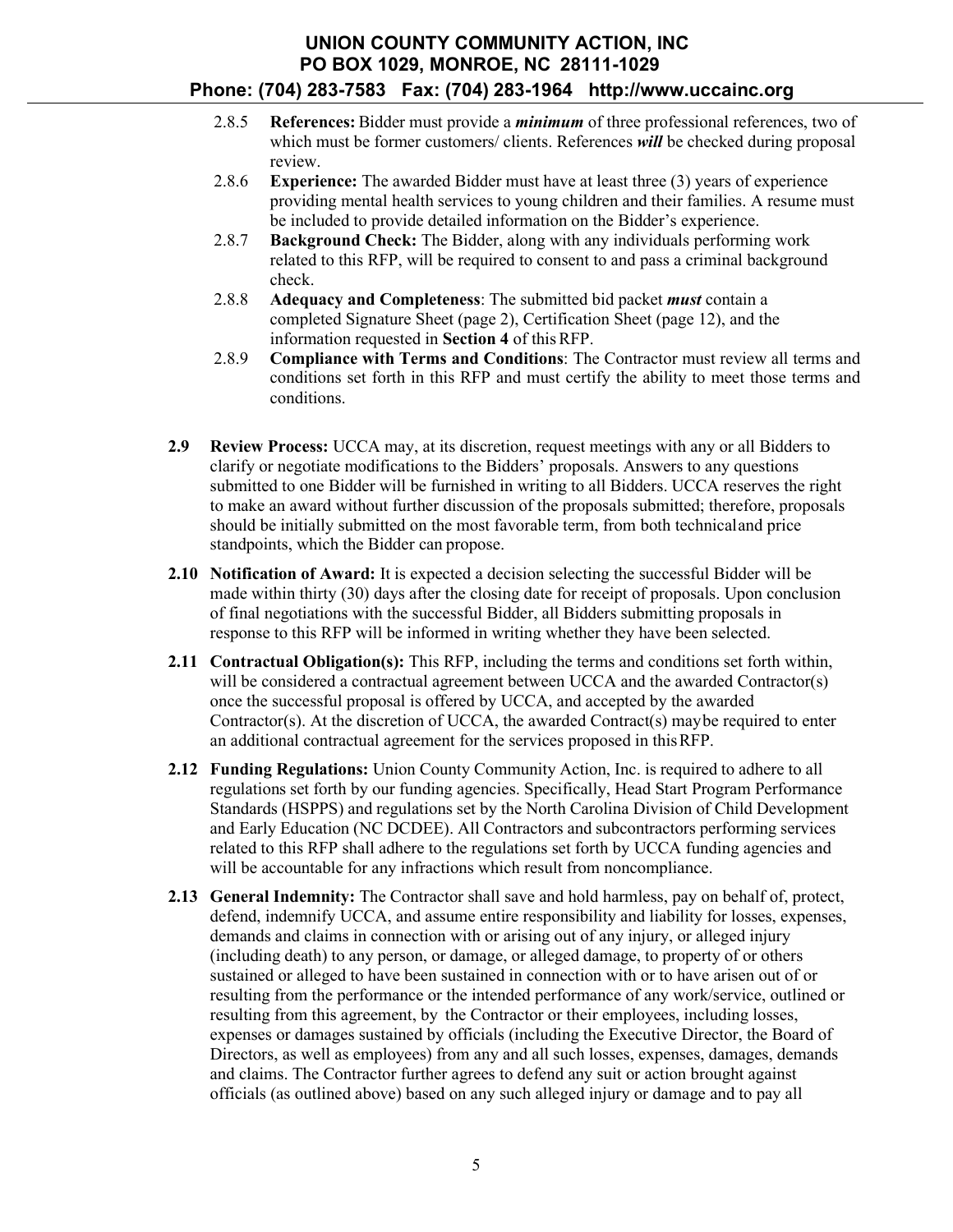damages, cost, and expenses in connection therewith or resulting there from. As an integral part of this agreement, the Contractor agrees to purchase and maintain, during the life of this contract, general liability insurance as outlined above. The obligations of the Contractor pursuant to this paragraph shall not be limited in any way by any limitation in the amount or type of proceeds, damages, compensation, or benefits payable under any policy of insurance or self- insurance maintained by or for the use and benefit of the Contractor.

- **2.14 Hold Harmless:** The Contractor shall indemnify UCCA against any and all claims for injury to or death of any persons; for loss or damage to any property; and for infringement of any copyright or patent occurring in connection with or in any way incidental to or arising out of the occupancy, use, service, operations or performance of work under this contract.
- **2.15 Amendments:** All amendments issued by UCCA regarding the terms and conditions, desired services, or requirements of the bid will be posted at [www.uccainc.org.](http://www.uccainc.org/) It is the responsibility of all Bidders to check the website for any amendments, even if the proposal was sent to you via email or postal mail.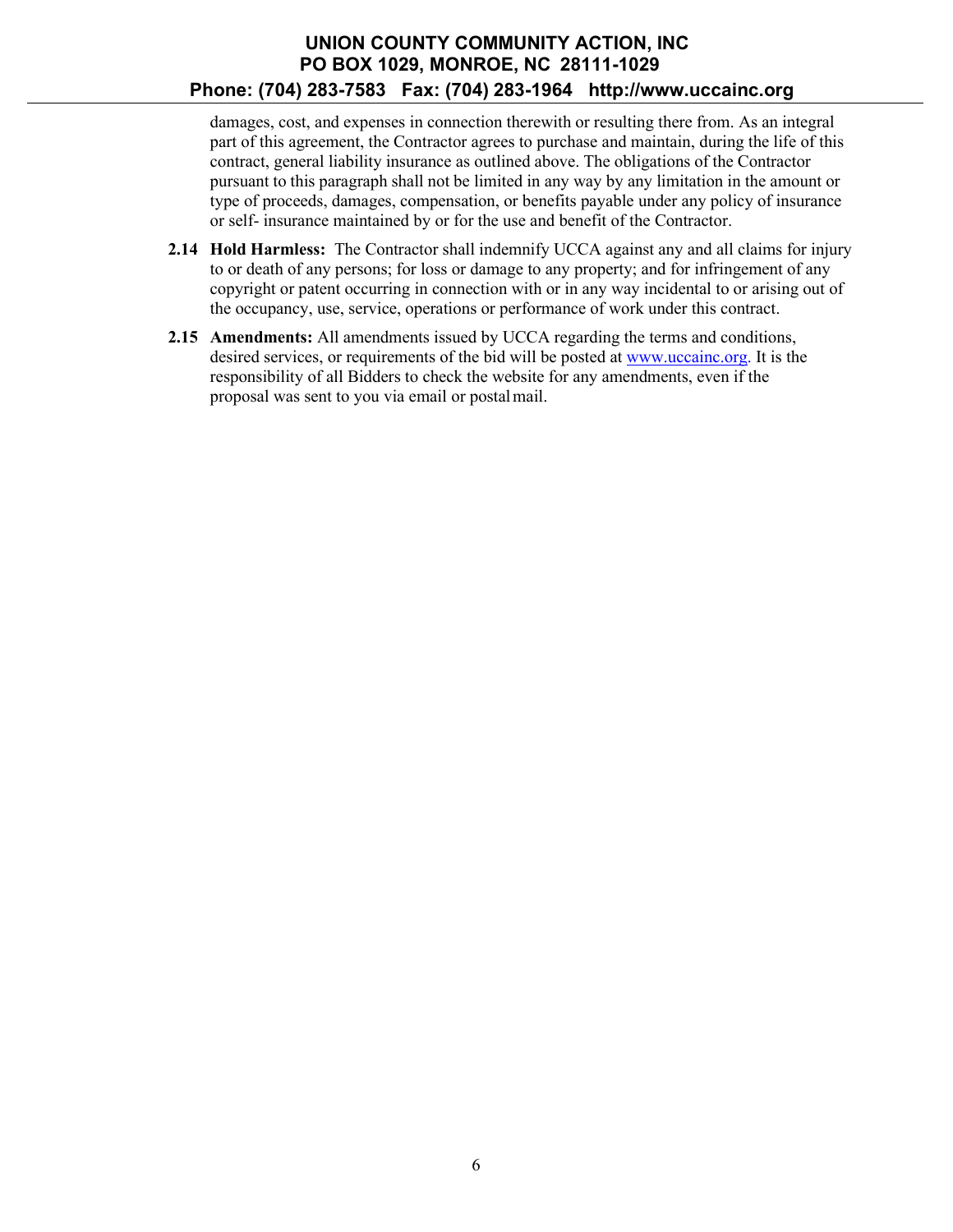## **SECTION III SCOPE OF SERVICES**

### **3.1 Description of Services:**

In accordance with **Head Start Program Performance Standards** as outlined in **Section 1302.45, "Child Mental Health and Social and Emotional Well-Being,"** the Mental Health Consultant performing work related to this contract shall:

- **1.** Assist the program to implement strategies to identify and support children with mental health and social / emotional concerns.
- **2.** Assist teachers, including family childcare providers, to improve classroom management and teacher practices through strategies that include using classroom observations and consultations to address teacher and individual child needs and creating physical and cultural environments that promote positive mental health and social / emotional functioning.
- **3.** Assist other staff, including home visitors, to meet children's mental health and social/emotional needs through strategies that include observation and consultation.
- **4.** Assist staff to address prevalent child mental health concerns, including internalizing problems such as appearing withdrawn and externalizing problems such as challenging behaviors.
- **5.** Assist in helping both parents and staff to understand mental health and access mental health interventions, if needed.
- **6.** Assist in the implementation of the policies to limit suspension and prohibit expulsion as described in §1302.17.

### **Additionally, the awarded Contractor will be expected to:**

- **1.** Travel to UCCA sites in Anson, Richmond, and Union counties, and provide own transportation, as determined reasonable and necessary by UCCA's Mental Health / Disability Specialist.
- **2.** Maintain full confidentiality of information contained in child's files, assessments, or any other information gathered during work performed under this contract.
- **3.** Conduct home visits (in-person or virtual), as needed, for EHS homebased children in Union, Anson, and Richmond counties.
- **4.** Work with the Disability & Mental Health Specialist to develop a monthly schedule for service provision in accordance with Head Start and UCCA health and regulation procedures.
- **5.** Provide the Disability & Mental Health Specialist with strategies for identifying children who have mental health challenges and providing support. Strategies should be submitted in a timely manner to help ensure interventions are implemented in a timely manner.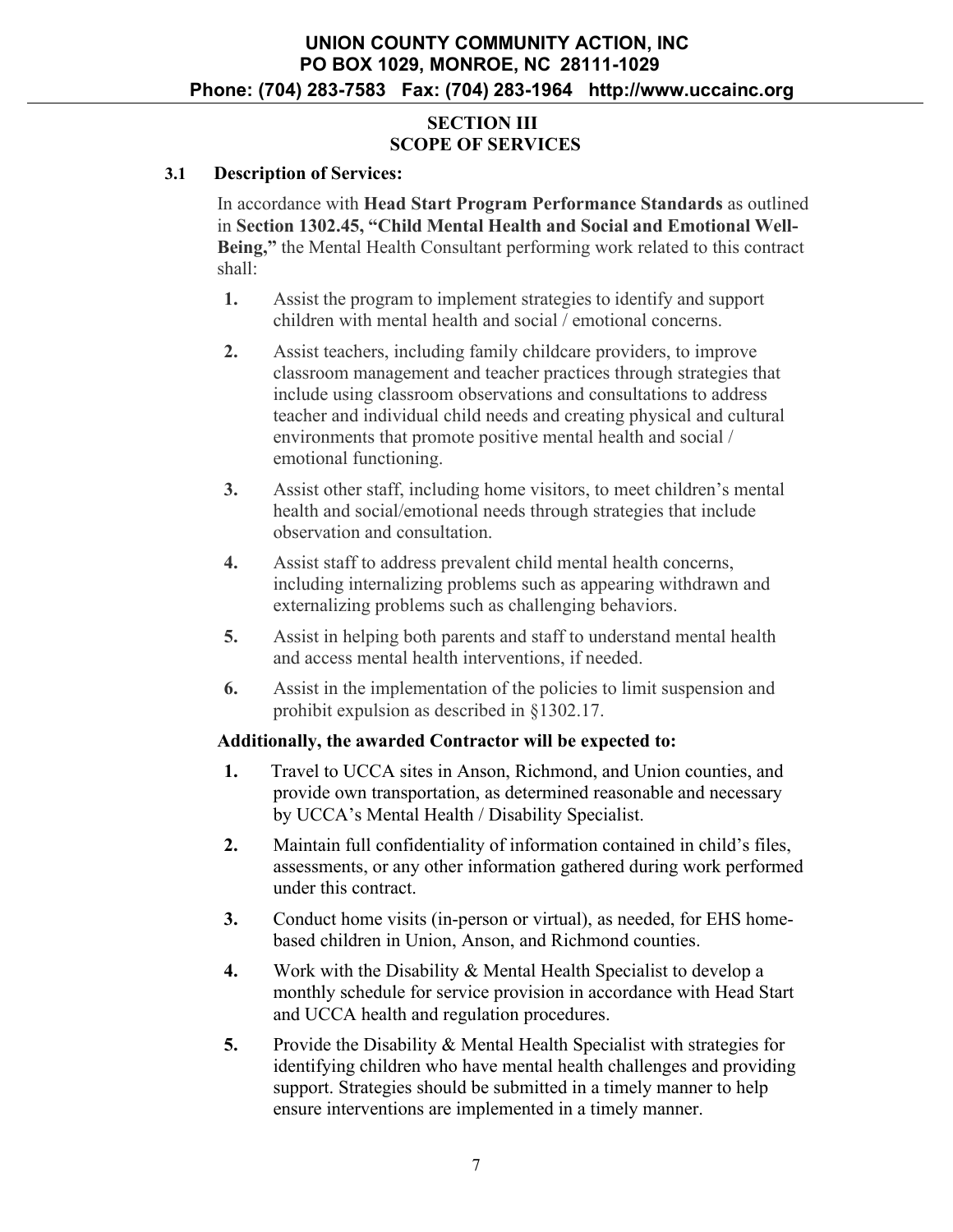- **6.** Meet with UCCA Disability & Mental Health Specialist, Instructional Coach, and Social/Emotional Consultant (if applicable) at least once per month to review observations made since the previous meeting and to provide strategies and follow-up consultative support services as needed.
- **7.** As needed, offer consultation on mental health issues, resources, and interventions to parents/guardians and UCCA staff.
- **8.** Contractors are required to follow all UCCA, NC DCDEE, Head Start, and COVID-19 regulations pertaining to Early Childhood Education, including submitting to a health check screening prior to entering all UCCA facilities, wearing a face mask while in UCCA facilities, and being fully vaccinated against COVID-19 (medical/religious exemptions will be considered)
- **9.** Complete and sign the UCCA sign-in/sign-out form immediately upon arriving and prior to exiting all UCCA centers.
- **10.** Allot five (5) hours throughout the contract term for providing workshops/trainings on challenging behaviors and/or childhood trauma to UCCA staff and parents/guardians. At the discretion of UCCA, workshops/training sessions may be conducted virtually due to COVID-19.

*Additional details regarding provision of the services listed above will be reviewed with the successful Bidder before entering the final contract.* 

# **3.2 Contract Period**

The initial contract period shall be July  $1<sup>st</sup>$ , 2022 to June 30<sup>th</sup>, 2023. UCCA has the option to renew the contract on an annual basis for up to two (2) additional years.

# **3.3 Schedule / Hours:**

- **1.** The awarded Contractor will provide approximately 135 to 145 total hours of consulting services throughout the 12-month contract term.
- **2.** The awarded Contractor shall maintain a flexible schedule and respond to the UCCA Mental Health/Disability Specialist and other UCCA employees within a reasonable period.

# **3.4 Descriptions of Required Qualifications**

Individuals or entities, which consist of one or more individuals, may offer a proposal in response to this RFP for the services listed in Item 3.1 above. Any and all individuals, who will perform the services listed under Item 3.1 above must meet the following qualifications and provide the following documentation:

- 3.4.1 Licensure/Certification: Any and all individuals providing Mental Health Services, as described in Item 3.1, must be considered to be a Licensed Mental Health Professional in the State of North Carolina. Documentation of licensure must be included with any submitted proposal.
- 3.4.2 Resume: Any and all individuals providing Mental Health Services, as described in Item 3.1, must provide a detailed resume which demonstrates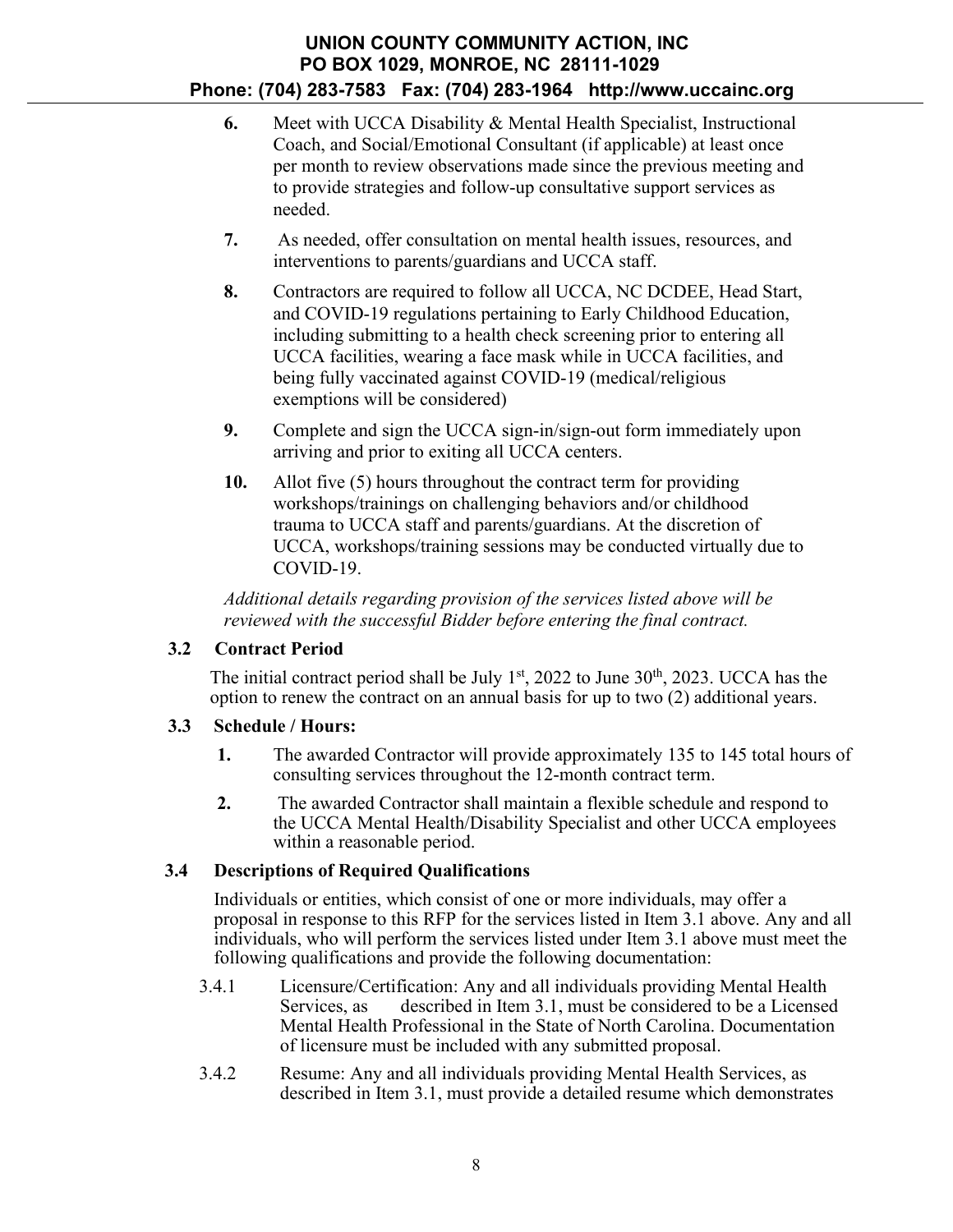# **UNION COUNTY COMMUNITY ACTION, INC PO BOX 1029, MONROE, NC 28111-1029**

### **Phone: (704) 283-7583 Fax: (704) 283-1964 [http://www.uccainc.org](http://www.uccainc.org/)**

familiarity with, and/or a background in, the early childhood development, age birth to five.

- 3.4.3 References: Any individual or entity providing a bid in response to this RFP must provide at least three (3) professional references.
- 3.4.4 Background: Any and all individuals providing Mental Health Services in response to this RFP, as described in Item 3.1 above, *must* be listed in the submitted proposal and each associated individual will be required to consent to a criminal background check.

### *All required documentation should be included with the submitted bid proposal.*

**3.5 Pricing Proposal:** Bidders must include a pricing proposal along with the submission of any proposal in response to this RFP. Pricing proposals must be provided as an hourly rate with all costs associated with service delivery included. Costs to be considered include, but are not limited to: hourly labor rate, travel rate, vehicle wear and tear, material costs, etc.

In order to estimate travel requirements, Bidders should consider travel to, from, and within the following areas:

Union County

- One (1) administrative office in Monroe
- One (1) Head Start/Early Head Start center in Monroe

Anson County

- Two (2) Head Start/Early Head Start locations in Wadesboro
- One (1) Head Start center in Morven

Richmond County

• Two (2) Head Start/Early Head Start centers in Hamlet

Additionally, the successful Contractor may be asked to travel to various locations within Union County, Anson County, and Richmond County to provide services to home-based Early Head Start children.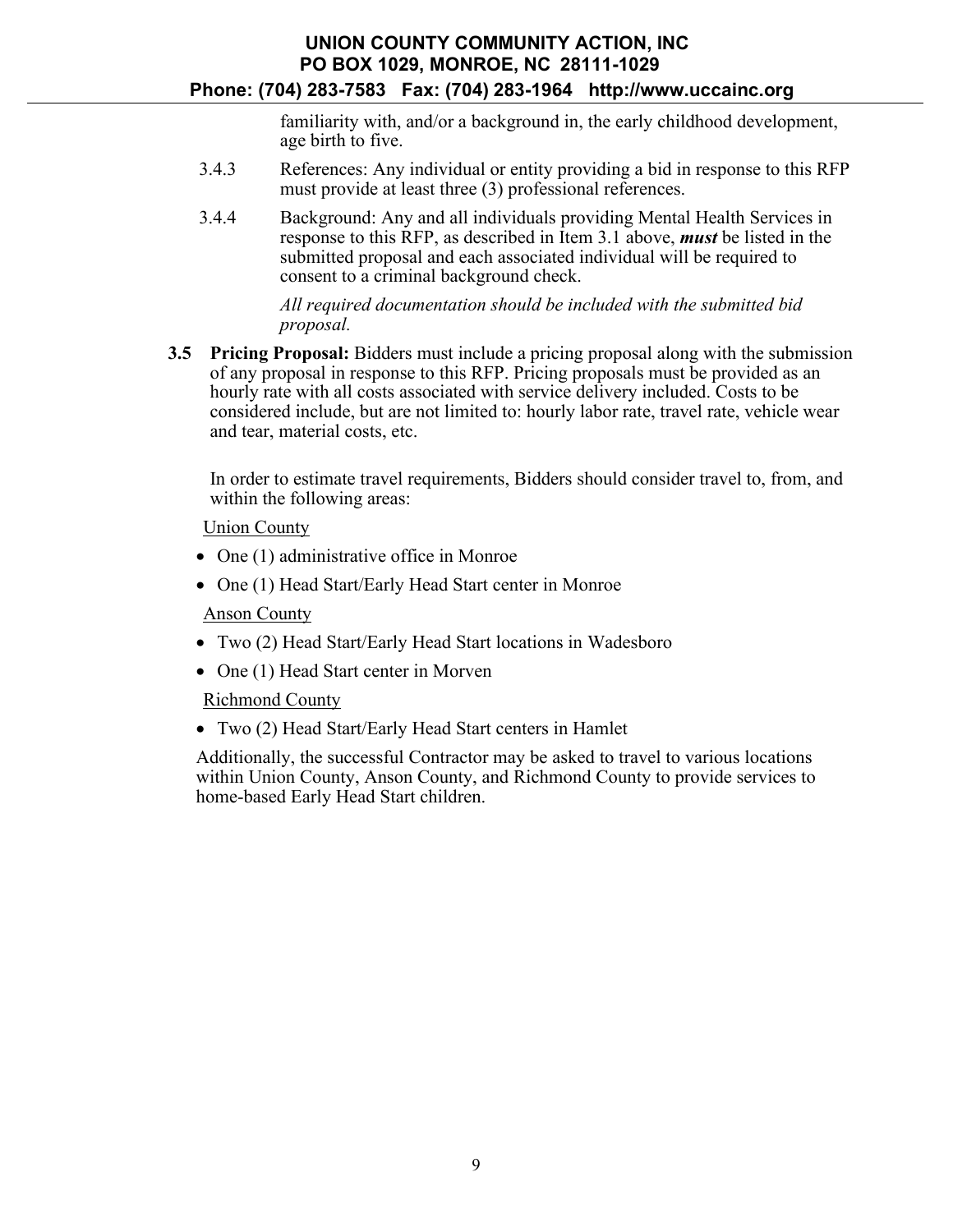# **SECTION IV PROPOSAL FORMAT**

- **4.1** Proposal Submission: Bidders should carefully review this section which pertains to the proposal format. This information should serve as a guide to the Bidder.
	- 4.1.1 **Signature Sheet & Certifications:** Bidders must return a completed copy of this RFP packet with the Signature Sheet (page 2) and the Certification Statement (page 12) completed.
	- 4.1.2 **Technical Proposal:** Bidders must provide a list and description of the services to be delivered *and* the area services will be delivered in the submitted proposal. Bidders *must*  clearly indicate the counties for which services are being bid (Anson County, Richmond County, Union County, or All Counties). Refer to Section 3.1 for a list of the desired services.
	- 4.1.3 **Required Qualifications:** Bids submitted in response to this RFP should provide the following information:
		- o **Resume or Organizational Description:** Individual Contractors submitted bids in response to this RFP must provide a resume which details experience with, or a background in, early childhood development, age birth to five. Organizations submitting bids in response to this RFP must provide a description of the organizations represented including, but not limited to: year established, number of Mental Health Professionals on staff, background in early childhood development, and owners/officers.
		- o **References:** Bidders must provide a minimum of three (3) professional references along with the bid submission.
		- o **Licensure(s):** Bidders submitting proposals in response to this RFP will be required to provide copies of licensure demonstrating that any and all individuals set to perform work under the submitted proposal are considered to be a Licensed Mental Health Professional in the State of North Carolina.
		- o **Key Staff:** Bidders must provide a list of all staff that will perform the services listed under Section 3.1 of this RFP. Prior to award, all personnel performing work associated with this RFP, and related to the service under Item 4.1.2, will be required to provide documentation of the applicable licensure(s) and submit to a Criminal Background Check.

### 4.1.4 **Technical Proposal/Specifications:**

Training Material Sample(s): Bidders should provide samples of materials used during staff and/or parent training sessions, along with any other sample material deemed pertinent.

### 4.1.5 **Pricing Proposal**

Pricing must be quoted at an hourly rate that is inclusive of **all** services listed in the Section 3 of this RFP. Proposals shall include travel costs. The Bidder's hourly rate should include: hourly labor rate, travel rate, vehicle wear and tear, material costs, etc.

#### 4.1.7 **Small and/or Minority-Owned Businesses**

Efforts will be made by UCCA to utilize small and minority-owned businesses, women's business enterprises, and labor surplus area firms (2 CFR 200.321).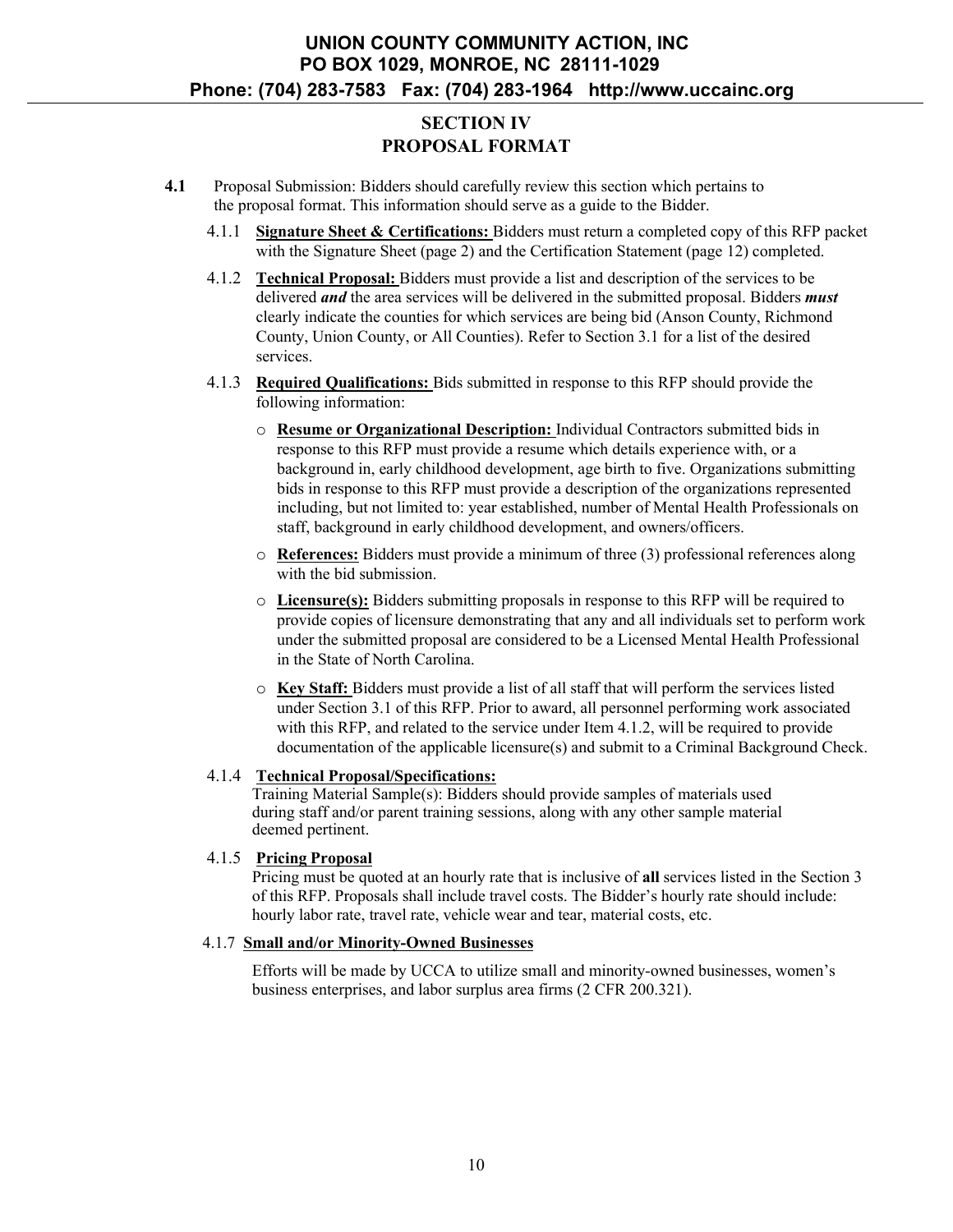## **SECTION V GENERAL PROVISIONS**

### **5.1 Contract**

This RFP will be made part of a contract between UCCA and the awarded Contractor(s), unless otherwise amended. Prior to execution additional information and/or documentation may be required by UCCA.

### **5.2 Independent Contractor**

Both parties, in the performance of this contract, shall be acting in their individual capacity and not as agents, employees, partners, joint ventures or associates of one another. The employees or agency of one party shall not be construed to be the employees or agency of the other party for any purpose, whatsoever.

### **5.3 Sub-Contracting**

The Bidder agrees to disclose, in the bid submission, any services bid which will be subcontracted.

### **5.4 Payment**

Once a successful proposal has been chosen and the procurement model and pricing has been determined, UCCA will negotiate with the successful bidder to ensure the agreement on when and how payment will be issued to the successful bidder.

- **5.5 Post-Award Debarment:** The awarded Contractor shall notify UCCA immediately should the awarded contractor become barred or suspended from eligibility to receive compensation under federal contracts.
- **5.6 Termination:** Either party reserves the right to terminate the awarded contract with or without cause by notifying the other in writing 30 days prior to the termination date. Written notice of termination must be sent via certified U.S. mail to the last known address of the recipient.

### **5.7 Financial Award**

The Contractor agrees and understands that the payment of sums specified in this Contract is dependent and contingent upon and subject to the appropriation and allocation of funds to Union County Community Action, Inc. for the purposes set forth in the RFP and/or Contract and is contingent upon fund availability.

### **5.9 Pricing**

The Contractor warrants that the pricing stated herein shall remain firm for a period of one (1) year from the first day of the contract period.